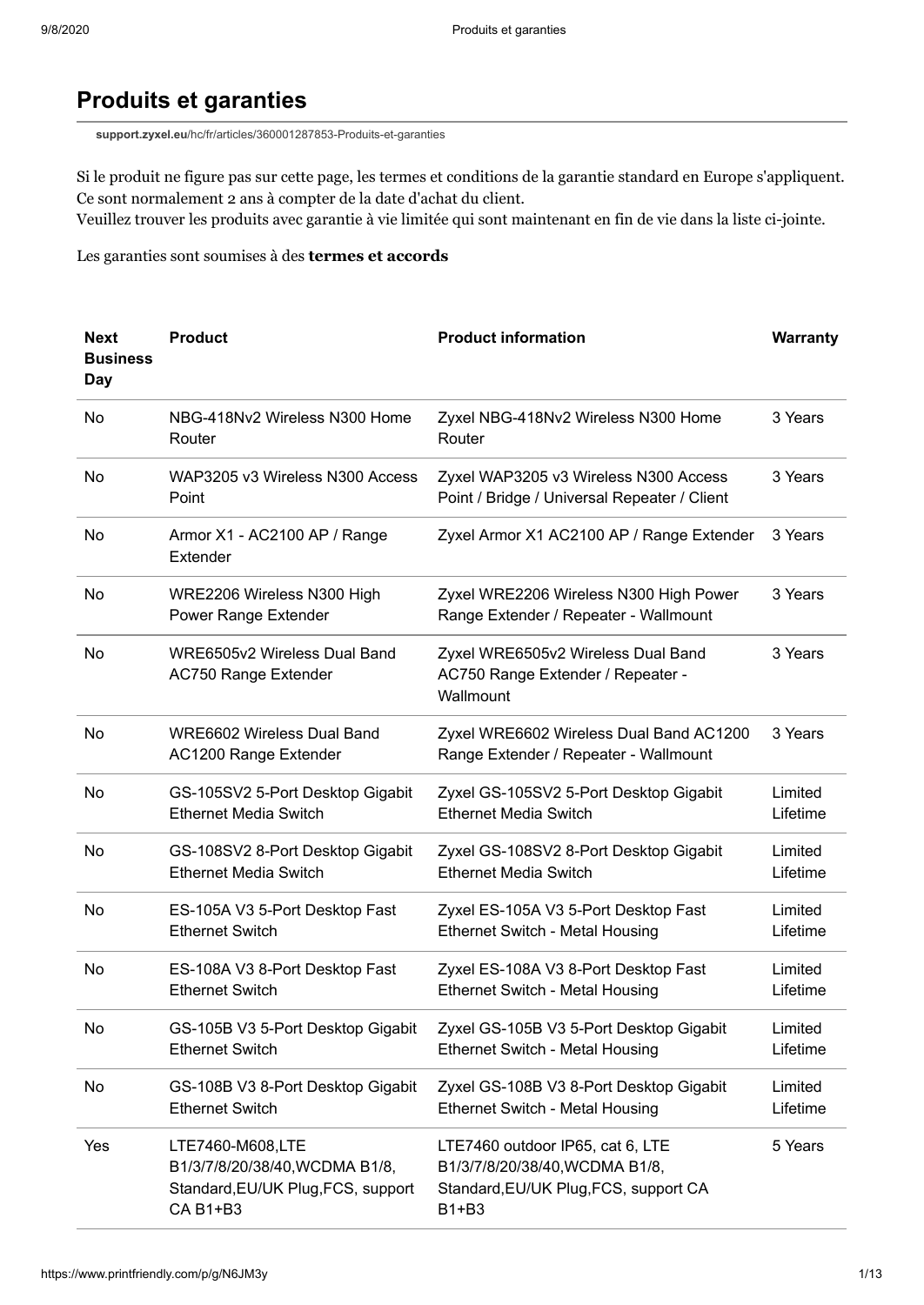| Yes | LTE7480-M804,LTE<br>B1/3/5/7/8/20/38/40/41, WCDMA<br>B1/9, Standard, EU/UK Plug, FCS,<br>support CA B1+B3          | LTE7480 outdoor IP67, cat 12, LTE<br>B1/3/5/7/8/20/38/40/41, WCDMA B1/8,<br>Standard, EU/UK Plug, FCS, support CA<br>B1+B3 | 5 Years |
|-----|--------------------------------------------------------------------------------------------------------------------|----------------------------------------------------------------------------------------------------------------------------|---------|
| Yes | LTE7490-M904,LTE<br>B1/3/5/7/8/20/28/38/40/41, WCDMA<br>B1/3/5/8, Standard, EU/UK<br>Plug, FCS, support CA B1+B3/7 | LTE7490-M904,LTE<br>B1/3/5/7/8/20/28/38/40/41, WCDMA B1/3/5/8,<br>Standard, EU/UK Plug, FCS, support CA<br>B1+B3/7         | 5 Years |
| Yes | Zyxel VPN Firewall VPN 50                                                                                          | Zyxel VPN Firewall Appliance 5 GE Copper/1<br>SFP, 800 Mbit/S Firewall Throughput, 50 Ipsec<br><b>VPN Tunnels</b>          | 5 Years |
| Yes | Zyxel VPN Firewall VPN 100                                                                                         | Zyxel VPN Firewall Appliance 6 GE Copper/1<br>SFP, 2000 Mbit/S Firewall Throughput, 100<br>Ipsec VPN Tunnels               | 5 Years |
| Yes | Zyxel VPN Firewall VPN 300                                                                                         | Zyxel VPN Firewall Appliance 7 GE Copper/1<br>SFP, 3000 Mbit/S Firewall Throughput, 300<br>Ipsec VPN Tunnels               | 5 Years |
| Yes | Zyxel VPN Firewall VPN 1000                                                                                        | Zyxel VPN Firewall Appliance 1000                                                                                          | 5 Years |
| Yes | Zyxel USG Flex Firewall<br>10/100/1000,1*WAN, 1*SFP,<br>4*LAN/DMZ ports, 1*USB (Device<br>only)                    | Zyxel USG Flex Firewall 10/100/1000,1*WAN,<br>1*SFP, 4*LAN/DMZ ports, 1*USB (Device<br>only)                               | 5 Years |
| Yes | Zyxel USG Flex Firewall<br>10/100/1000,1*WAN, 1*SFP,<br>4*LAN/DMZ ports, 1*USB with 1 Yr<br><b>UTM</b> bundle      | Zyxel USG Flex Firewall 10/100/1000,1*WAN,<br>1*SFP, 4*LAN/DMZ ports, 1*USB with 1 Yr<br><b>UTM</b> bundle                 | 5 Years |
| Yes | Zyxel USG Flex Firewall<br>10/100/1000, 2*WAN, 4*LAN/DMZ<br>ports, 1*SFP, 2*USB (Device only)                      | Zyxel USG Flex Firewall 10/100/1000,<br>2*WAN, 4*LAN/DMZ ports, 1*SFP, 2*USB<br>(Device only)                              | 5 Years |
| Yes | Zyxel USG Flex Firewall<br>10/100/1000, 2*WAN, 4*LAN/DMZ<br>ports, 1*SFP, 2*USB with 1 Yr UTM<br>bundle            | Zyxel USG Flex Firewall 10/100/1000,<br>2*WAN, 4*LAN/DMZ ports, 1*SFP, 2*USB with<br>1 Yr UTM bundle                       | 5 Years |
| Yes | Zyxel USG Flex Firewall 7 Gigabit<br>user-definable ports, 1*SFP, 2* USB<br>(Device only)                          | Zyxel USG Flex Firewall 7 Gigabit user-<br>definable ports, 1*SFP, 2* USB (Device only)                                    | 5 Years |
| Yes | Zyxel USG Flex Firewall 7 Gigabit<br>user-definable ports, 1*SFP, 2* USB<br>with 1 Yr UTM bundle                   | Zyxel USG Flex Firewall 7 Gigabit user-<br>definable ports, 1*SFP, 2* USB with 1 Yr UTM<br>bundle                          | 5 Years |
| Yes | Zyxel ATP 10/100/1000, 1*WAN,<br>4*LAN/DMZ ports, 1*SFP, 1*USB<br>with 1 Yr Bundle                                 | Zyxel ATP 10/100/1000, 2*WAN, 4*LAN/DMZ<br>ports, 1*SFP, 2*USB with 1 Yr Bundle                                            | 5 Years |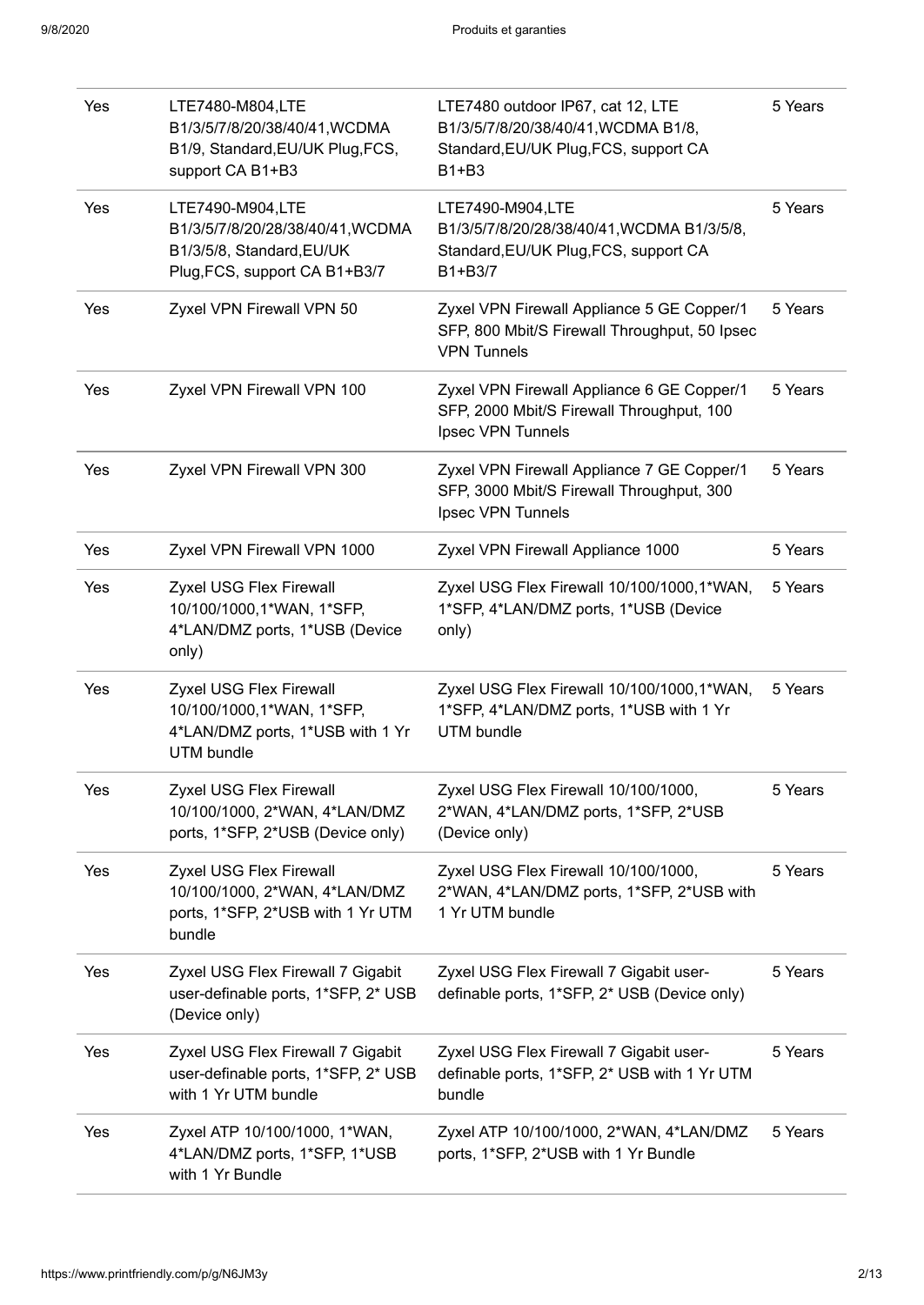| Yes | Zyxel ATP 10/100/1000,1*WAN,<br>1*SFP, 4*LAN/DMZ ports, 1*USB,<br>802.11a/b/g/n/ac     | Zyxel ATP 10/100/1000, 10/100/1000,1*WAN,<br>1*SFP, 4*LAN/DMZ ports, 1*USB,<br>802.11a/b/g/n/ac                                         | 5 Years |
|-----|----------------------------------------------------------------------------------------|-----------------------------------------------------------------------------------------------------------------------------------------|---------|
| Yes | Zyxel ATP 10/100/1000, 2*WAN,<br>4*LAN/DMZ ports, 1*SFP, 2*USB<br>with 1 Yr Bundle     | Zyxel ATP 10/100/1000, 2*WAN, 4*LAN/DMZ<br>ports, 1*SFP, 2*USB with 1 Yr Bundle                                                         | 5 Years |
| Yes | Zyxel ATP 7 Gigabit user-definable<br>ports, 1*SFP, 2* USB with 1 Yr<br><b>Bundle</b>  | Zyxel ATP 7 Gigabit user-definable ports,<br>1*SFP, 2* USB with 1 Yr Bundle                                                             | 5 Years |
| Yes | Zyxel ATP 12 Gigabit user-definable<br>ports, 2*SFP, 2* USB with 1 Yr<br><b>Bundle</b> | Zyxel ATP 12 Gigabit user-definable ports,<br>2*SFP, 2* USB with 1 Yr Bundle                                                            | 5 Years |
| Yes | Zyxel ATP800, EU, with 1 Yr Security<br>Suite, RoHs                                    | Zyxel ATP800, EU, with 1 Yr Security<br>Suite, RoHs                                                                                     | 5 Years |
| Yes | ZYWALL110                                                                              | Zyxel ZYWALL110 Firewall Appliance<br>10/100/1000, 2 WAN, 4 LAN / DMZ ports, 1<br>OPT port, 2* USB (No UTM)                             | 5 Years |
| Yes | ZYWALL310                                                                              | Zyxel ZYWALL310 Firewall Appliance 8<br>Gigabit user-definable ports, 2* USB (No<br>UTM)                                                | 5 Years |
| Yes | USG 20-VPN (Device only)                                                               | Zyxel USG 20-VPN (Device only) Firewall<br>Applinace 1 x WAN, 1 x SFP, 4 x LAN/DMZ                                                      | 5 Years |
| Yes | USG 20W-VPN (Device only)                                                              | Zyxel USG 20W-VPN (Device only) Firewall<br>Applinace 1 x WAN, 1 x SFP, 4 x LAN/DMZ,<br>IEEE 802.11ac/n                                 | 5 Years |
| Yes | USG40 (Device only)                                                                    | Zyxel USG40 (Device only) Firewall Appliance<br>10/100/1000, 3x LAN/DMZ, 1x WAN, 1x OPT                                                 | 5 Years |
| Yes | USG40 UTM BDL                                                                          | Zyxel USG40 UTM BDL Firewall Appliance<br>10/100/1000, 3x LAN/DMZ, 1x WAN, 1x OPT,<br>UTM Bundle (AS, AV, CF, IDP) 1 YR                 | 5 Years |
| Yes | USG40W (Device only)                                                                   | Zyxel USG40W (Device only) Firewall<br>Appliance 10/100/1000, 3x LAN/DMZ, 1x<br>WAN, 1x OPT, 802.11b/g/n                                | 5 Years |
| Yes | <b>USG40W UTM BDL</b>                                                                  | Zyxel USG40W UTM BDL Firewall Appliance<br>10/100/1000, 3x LAN/DMZ, 1x WAN, 1x OPT,<br>UTM Bundle (AS, AV, CF, IDP), 802.11b/g/n<br>1YR | 5 Years |
| Yes | USG60(Device only)                                                                     | Zyxel USG60(Device only) Firewall Appliance<br>10/100/1000, 4x LAN/DMZ, 2x WAN                                                          | 5 Years |
| Yes | USG60 UTM BDL                                                                          | Zyxel USG60 UTM BDL Firewall Appliance<br>10/100/1000, 4x LAN/DMZ, 2x WAN, UTM<br>Bundle (AS, AV, CF, IDP) 1 YR                         | 5 Years |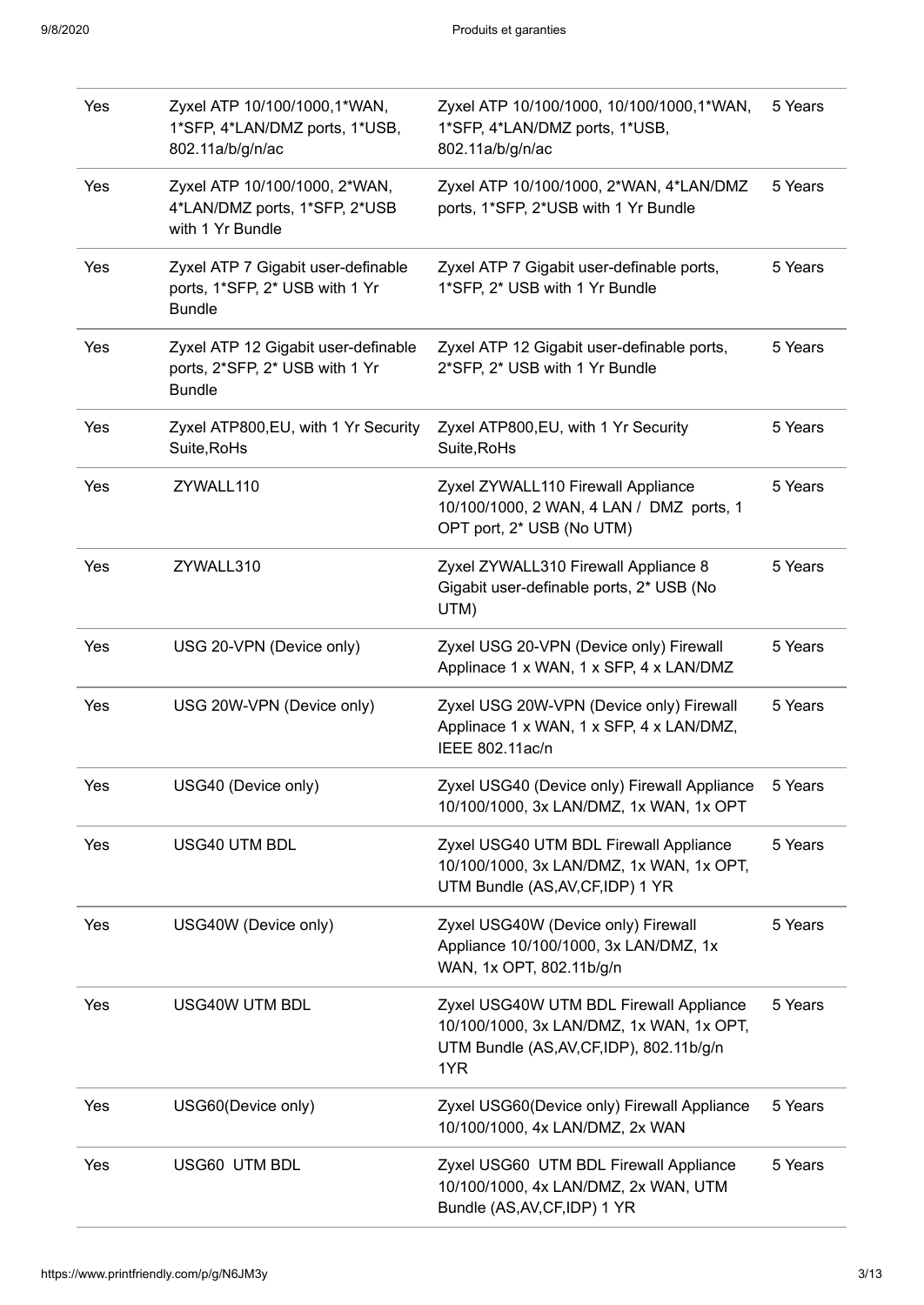| Yes | USG60W (Device only)                                                                        | Zyxel USG60W (Device only) Firewall<br>Appliance 10/100/1000, 4x LAN/DMZ, 2x<br>WAN, 802.11 a/b/g/n                                                                                                                           | 5 Years             |
|-----|---------------------------------------------------------------------------------------------|-------------------------------------------------------------------------------------------------------------------------------------------------------------------------------------------------------------------------------|---------------------|
| Yes | USG60 W UTM BDL                                                                             | Zyxel USG60 W UTM BDL Firewall Appliance<br>10/100/1000, 4x LAN/DMZ, 2x WAN, UTM<br>Bundle (AS, AV, CF, IDP), 802.11 a/b/g/n 1YR                                                                                              | 5 Years             |
| Yes | USG110 UTM BDL                                                                              | Zyxel USG110 UTM BDL Firewall Appliance<br>10/100/1000, 4x LAN/DMZ, 2x WAN, 1xOPT<br>UTM Bundle (AS, AV, CF, IDP) 1YR                                                                                                         | 5 Years             |
| Yes | USG210 UTM BDL                                                                              | Zyxel USG210 UTM BDL Firewall Appliance<br>10/100/1000, 4x LAN/DMZ, 2x WAN, 1xOPT<br>UTM Bundle (AS, AV, CF, IDP) 1 YR                                                                                                        | 5 Years             |
| Yes | USG310 UTM BDL                                                                              | Zyxel USG310 UTM BDL Firewall Appliance<br>10/100/1000, 8x configurable UTM Bundle<br>(AS, AV, CF, IDP) 1 YR                                                                                                                  | 5 Years             |
| Yes | USG1100 UTM BDL                                                                             | Zyxel USG1100 UTM BDL Firewall Appliance<br>10/100/1000, 8x configurable UTM Bundle<br>(AS, AV, CF, IDP) 1 YR                                                                                                                 | 5 Years             |
| Yes | USG1900 UTM BDL                                                                             | Zyxel USG1900 UTM BDL Firewall Appliance<br>10/100/1000, 8x configurable UTM Bundle<br>(AS, AV, CF, IDP) 1 YR                                                                                                                 | 5 Years             |
| Yes | USG2200 UTM BDL                                                                             | Zyxel USG2200 (UTM) Firewall Appliance with<br>12 copper / 4 SFP / 2 10G SFP+ with RJ45<br>combo                                                                                                                              | 5 Years             |
|     | <b>SP350E UAG Business WLAN</b><br>Printer                                                  | Zyxel SP350E Printer for Zyxel UAG4100<br><b>SP350E UAG Business WLAN Printer</b>                                                                                                                                             | Limited<br>Lifetime |
|     | SBG3300-NB00 Wireless N VDSL2<br><b>Combo WAN Small Business</b><br><b>Security Gateway</b> | Zyxel SBG3300-NB00 Wireless N VDSL2<br><b>Combo WAN Small Business Security</b><br>Gateway VDSL2 profile 17a over ISDN, GbE<br>WAN, 4GbE LAN, 2 USB 2.0, 802.11n 2x2<br>300Mbps, 20 concurrent VPN Tunnels, EU<br>STD version | 5 Years             |
|     | SBG5500-A, Annex A version, EU,<br>UK and USA, RoHs                                         | Zyxel SBG5500-A, Annex A version, EU, UK<br>and USA, RoHs                                                                                                                                                                     | 5 Years             |
|     | SBG5500-B, Annex B<br>version, EU, RoHs                                                     | Zyxel SBG5500-B, Annex B version, EU, RoHs                                                                                                                                                                                    | 5 Years             |
|     | SBG3310-A, EU and UK, RoHs                                                                  | SBG3310-A, EU and UK, RoHs                                                                                                                                                                                                    | 5 Years             |
| No  | GS1100-16                                                                                   | Zyxel GS1100-16 16 port Gigabit Unmanaged<br>Switch                                                                                                                                                                           | Limited<br>Lifetime |
| No  | GS1100-16 v2                                                                                | Zyxel GS1100-16 16 port Gigabit Unmanaged<br>Switch v2                                                                                                                                                                        | Limited<br>Lifetime |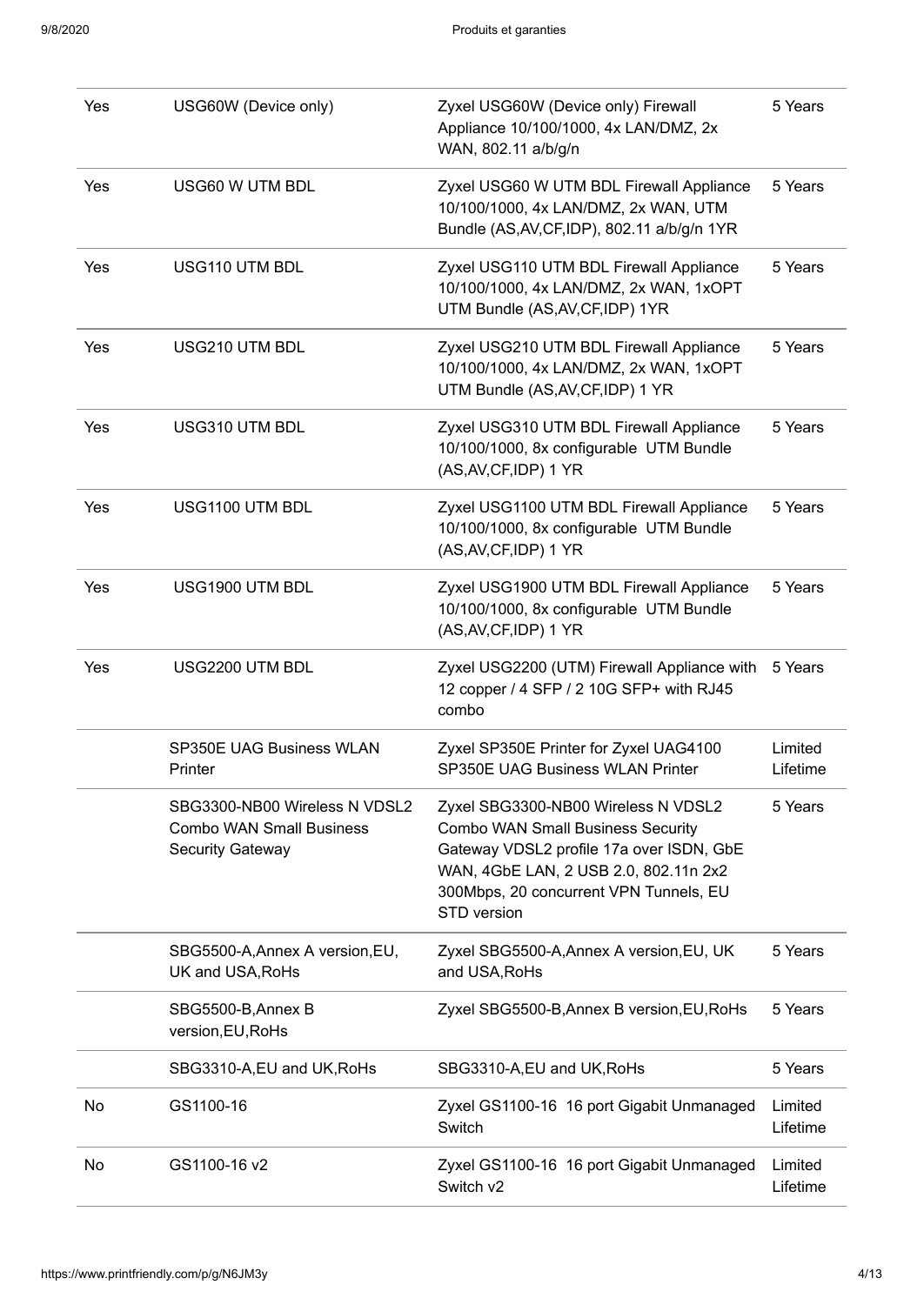| No  | GS1100-24E    | Zyxel GS1100-24 24 port Gigabit Unmanaged<br>Switch                                                              | Limited<br>Lifetime |
|-----|---------------|------------------------------------------------------------------------------------------------------------------|---------------------|
| No  | GS1100-24E v2 | Zyxel GS1100-24 24 port Gigabit Unmanaged<br>Switch v2                                                           | Limited<br>Lifetime |
| Yes | ES1100-8P     | Zyxel ES1100 8 port 10/100 802.3af PoE<br>Switch                                                                 | Limited<br>Lifetime |
| Yes | ES1100-16P    | Zyxel ES1100 16 port 10/100 802.3af PoE<br>Switch                                                                | Limited<br>Lifetime |
| Yes | GS1100-10HP   | Zyxel GS1100-10HP, unmanage PoE 8x<br>Gigabit, 2x Fiber Uplink, 120 Watt PoE                                     | Limited<br>Lifetime |
| No  | GS1005-HP     | Zyxel GS1005-HP, 5 Port Gigabit PoE+<br>unmanaged desktop Switch, 4 x PoE, 60 Watt                               | Limited<br>Lifetime |
| No  | GS1008-HP     | Zyxel GS1008-HP, 8 Port Gigabit PoE+<br>unmanaged desktop Switch, 8 x PoE, 60 Watt                               | Limited<br>Lifetime |
| No  | GS1200-5      | Zyxel GS1200-5, 5 Port Gigabit webmanaged<br>Switch                                                              | Limited<br>Lifetime |
| No  | GS1200-8      | Zyxel GS1200-8, 8 Port Gigabit webmanaged<br>Switch                                                              | Limited<br>Lifetime |
| No  | GS1200-5HPV2  | Zyxel GS1200-5HP, 5 Port Gigabit PoE+<br>webmanaged Switch, 4x PoE, 60 Watt                                      | Limited<br>Lifetime |
| No  | GS1200-8HPV2  | Zyxel GS1200-8HP, 8 Port Gigabit PoE+<br>webmanaged Switch, 4x PoE, 60 Watt                                      | Limited<br>Lifetime |
| No  | XGS1010-12    | XGS1010-12,8-Port Gigabit Unmanaged<br>Switch with 8-Port $1G + 2$ -Port 2.5G + 2-Port<br>SFP+                   | Limited<br>Lifetime |
| No  | XGS1210-12    | XGS1210-12,8-Port Gigabit webmanaged<br>Switch with 8 port $1G + 2$ -Port 2.5G + 2-Port<br>SFP+                  | Limited<br>Lifetime |
| Yes | GS1300-10HP   | GS1300-10HP, 10 Port unmanged CCTV PoE<br>switch, long range, 130W                                               | Limited<br>Lifetime |
| Yes | GS1300-18HP   | GS1300-18HP, 18 Port unmanged CCTV PoE<br>switch, long range, 170W                                               | Limited<br>Lifetime |
| Yes | GS1300-26HP   | GS1300-26HP,26 Port unmanged CCTV PoE<br>switch, long range, 250W                                                | Limited<br>Lifetime |
| Yes | GS1350-6HP    | GS1350-6HP, 6 Port managed CCTV PoE<br>switch, long range, 60W, 802.3BT (1 year<br>NCC Pro pack license bundled) | Limited<br>Lifetime |
| Yes | GS1350-12HP   | GS1350-12HP, 12 Port managed CCTV PoE<br>switch, long range, 130W (1 year NCC Pro<br>pack license bundled)       | Limited<br>Lifetime |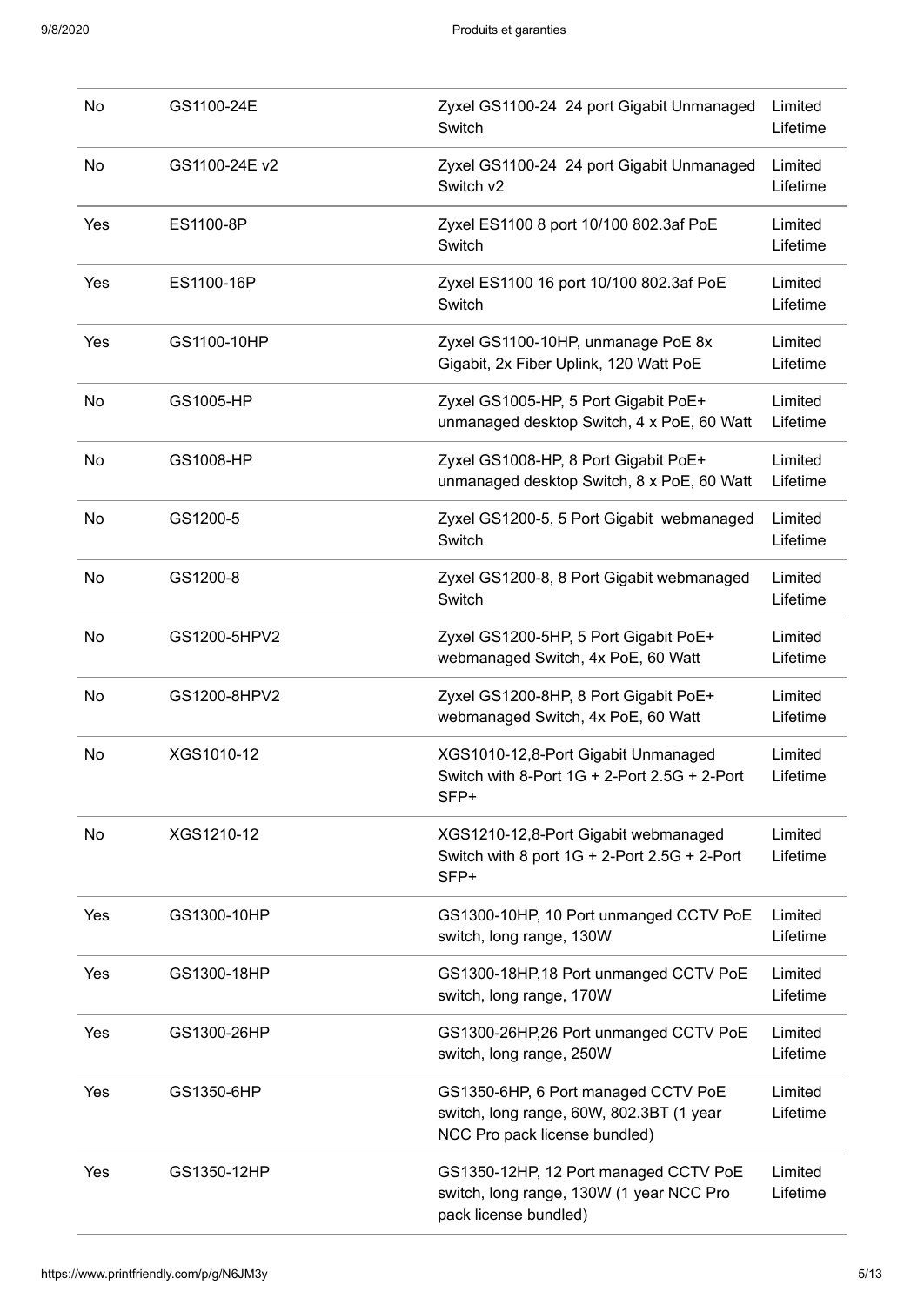| Yes | GS1350-18HP   | GS1350-18HP, 18 Port managed CCTV PoE<br>switch, long range, 250W (1 year NCC Pro<br>pack license bundled)                                                           | Limited<br>Lifetime |
|-----|---------------|----------------------------------------------------------------------------------------------------------------------------------------------------------------------|---------------------|
| Yes | GS1350-26HP   | GS1350-26HP, 26 Port managed CCTV PoE<br>switch, long range, 375W (1 year NCC Pro<br>pack license bundled)                                                           | Limited<br>Lifetime |
| Yes | GS1900-8      | Zyxel GS1900-8, 8 port GbE L2 smart switch,<br>desktop, fanless                                                                                                      | Limited<br>Lifetime |
| Yes | GS1900-8HPv2  | Zyxel GS1900-8HP, 8-port GbE L2 PoE Smart<br>Switch, 802.3at, desktop, fanless, 70 Watt                                                                              | Limited<br>Lifetime |
| Yes | GS1900-10HP   | Zyxel GS1900-10HP, 8-port GbE L2 PoE<br>Smart Switch + 2 SFP slots, 802.3at, desktop,<br>fanless, 70 Watt                                                            | Limited<br>Lifetime |
| Yes | GS1900-24E    | Zyxel GS1900-24E, 24-port GbE L2 Smart<br>Switch, desktop, fanless                                                                                                   | Limited<br>Lifetime |
| Yes | GS1900-24     | Zyxel GS1900-24, 24-port GbE L2 Smart<br>Switch, rackmount, fanless                                                                                                  | Limited<br>Lifetime |
| Yes | GS1900-24EP   | Zyxel GS1900-24, 24-port GbE L2, 12 Port<br>PoE Smart Switch, rackmount, 130 Watt                                                                                    | Limited<br>Lifetime |
| Yes | GS1900-24HP   | Zyxel GS1900-24HP, 24-port GbE L2 PoE<br>Smart Switch, rackmount, 170 Watt                                                                                           | Limited<br>Lifetime |
| Yes | GS1900-48     | Zyxel GS1900-48, 48-port GbE L2 Smart<br>Switch, rackmount                                                                                                           | Limited<br>Lifetime |
| Yes | GS1900-48HP   | Zyxel GS1900-48HP, 48-port GbE L2 Smart<br>Switch, 170 Watt rackmount                                                                                                | Limited<br>Lifetime |
| Yes | GS1920-24v2   | GS1920-24v2, 28 Port Smart Managed Switch<br>24x Gigabit Copper and 4x Gigabit dual pers.,<br>hybrid mode, standalone or NebulaFlex Cloud                            | Limited<br>Lifetime |
| Yes | GS1920-24HPv2 | GS1920-24HPv2, 28 Port Smart Managed<br>PoE Switch 24x Gigabit Copper PoE and 4x<br>Gigabit dual pers., hybrid mode, standalone or<br>NebulaFlex Cloud, 375 Watt PoE | Limited<br>Lifetime |
| Yes | GS1920-48v2   | GS1920-48v2, 50 Port Smart Managed Switch<br>44x Gigabit Copper and 4x Gigabit dual pers.,<br>hybrid mode, standalone or NebulaFlex Cloud                            | Limited<br>Lifetime |
| Yes | GS1920-48HPv2 | GS1920-48HPv2, 50 Port Smart Managed<br>PoE Switch 44x Gigabit Copper PoE and 4x<br>Gigabit dual pers., hybrid mode, standalone or<br>NebulaFlex Cloud, 375 Watt PoE | Limited<br>Lifetime |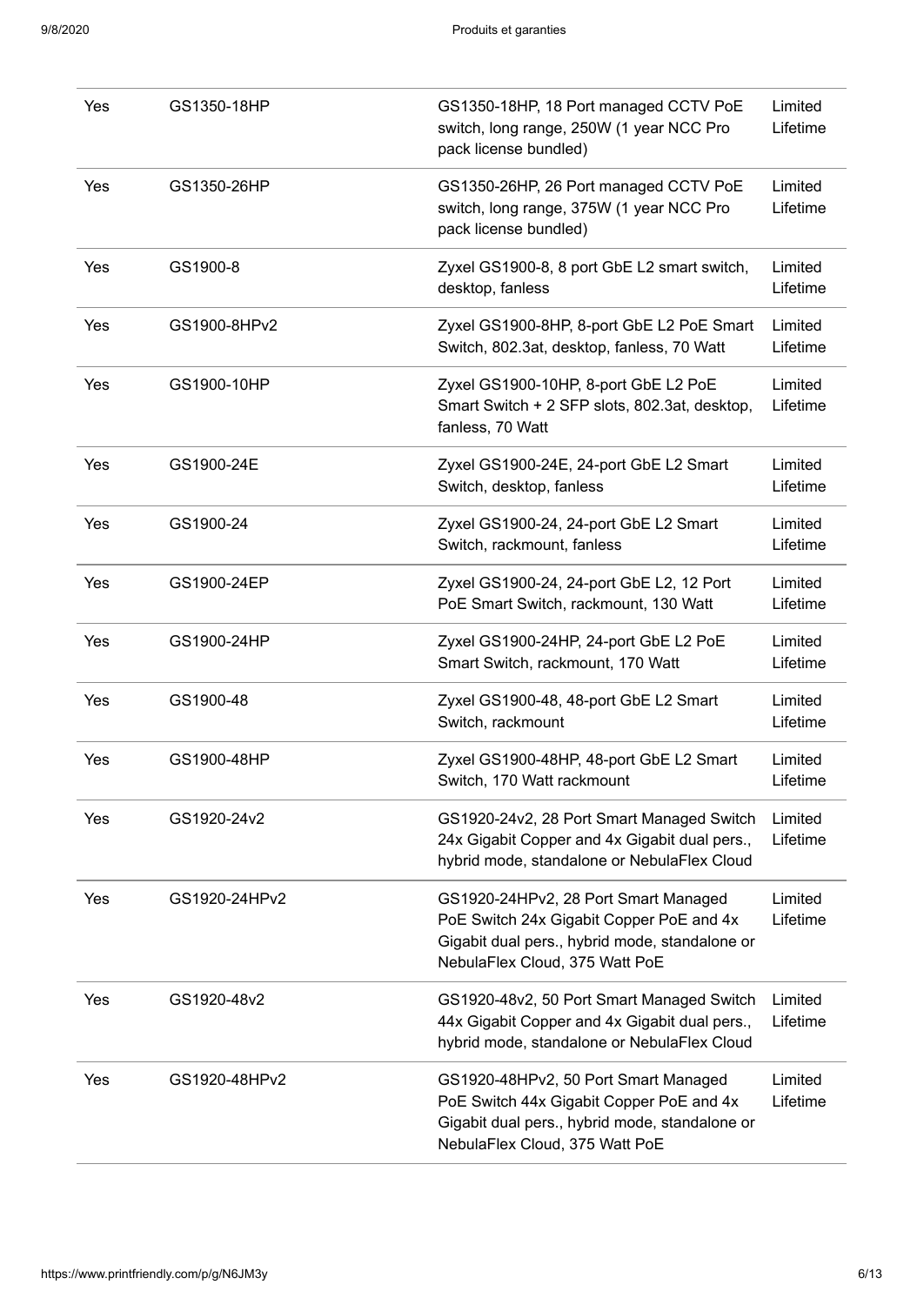| Yes | GS1920-8HPv2 | GS1920-8HPv2, 10 Port Smart Managed<br>Switch 8x Gigabit Copper and 2x Gigabit dual<br>pers., hybrid mode, standalone or NebulaFlex<br>Cloud, 130 Watt PoE, fanless | Limited<br>Lifetime |
|-----|--------------|---------------------------------------------------------------------------------------------------------------------------------------------------------------------|---------------------|
| Yes | XS1920-12    | Zyxel XS1920-12, 10-port 10G copper + 2x<br>10G dual personality, smart switch                                                                                      | Limited<br>Lifetime |
| Yes | XGS1930-28   | XGS1930-28, 28 Port Smart Managed Switch,<br>24x Gigabit Copper and 4x 10G SFP+, hybird<br>mode, standalone or NebulaFlex Cloud                                     | Limited<br>Lifetime |
| Yes | XGS1930-52   | XGS1930-52, 52 Port Smart Managed Switch,<br>48x Gigabit Copper and 4x 10G SFP+, hybird<br>mode, standalone or NebulaFlex Cloud                                     | Limited<br>Lifetime |
| Yes | XGS1930-52HP | XGS1930-52HP, 52 Port Smart Managed PoE<br>Switch, 48x Gigabit PoE and 4x 10G SFP+,<br>hybird mode, standalone or NebulaFlex Cloud,<br>375 Watt PoE                 | Limited<br>Lifetime |
| Yes | XGS1930-28HP | XGS1930-28HP, 28 Port Smart Managed PoE<br>Switch, 24x Gigabit PoE and 4x 10G SFP+,<br>hybird mode, standalone or NebulaFlex Cloud,<br>375 Watt PoE                 | Limited<br>Lifetime |
| Yes | XS1930-10    | XS1930-10, 8-port Multi-Gigabit Smart<br>Managed Switch with 2 SFP+ Uplink                                                                                          | Limited<br>Lifetime |
| Yes | XS1930-12HP  | XS1930-12HP, 8-port Multi-Gigabit Smart<br>Managed PoE Switch 375Watt 802.3BT, 2 x<br>10GbE + 2 x SFP+ Uplink                                                       | Limited<br>Lifetime |
| Yes | GS2210-8     | Zyxel GS2210-8 8 port Gigabit L2 Managed<br>Switch, fanless                                                                                                         | Limited<br>Lifetime |
| Yes | GS2210-8HP   | Zyxel GS2210-8HP 8 Port Gigabit L2<br>managed switch, PoE+, 180 Watt                                                                                                | Limited<br>Lifetime |
| Yes | GS2210-24    | Zyxel GS2210-24, 24 port Gigabit L2<br>managed switch                                                                                                               | Limited<br>Lifetime |
| Yes | GS2210-24HP  | Zyxel GS2210-24HP, 24 port Gigabit L2<br>managed PoE+ switch 375Watt                                                                                                | Limited<br>Lifetime |
| Yes | GS2210-48    | Zyxel GS2210-48, 48 port Gigabit L2<br>managed switch                                                                                                               | Limited<br>Lifetime |
| Yes | GS2210-48HP  | Zyxel GS2210-48HP, 48 port Gigabit L2<br>managed PoE+ switch, 375 Watt                                                                                              | Limited<br>Lifetime |
| Yes | XGS2210-28   | Zyxel XGS2210-28, 24 port Gigabit L2<br>managed switch, 4x 10G                                                                                                      | Limited<br>Lifetime |
| Yes | XGS2210-28HP | Zyxel XGS2210-28HP, 24 port Gigabit L2<br>managed PoE+ switch, 375 Watt, 4x 10G                                                                                     | Limited<br>Lifetime |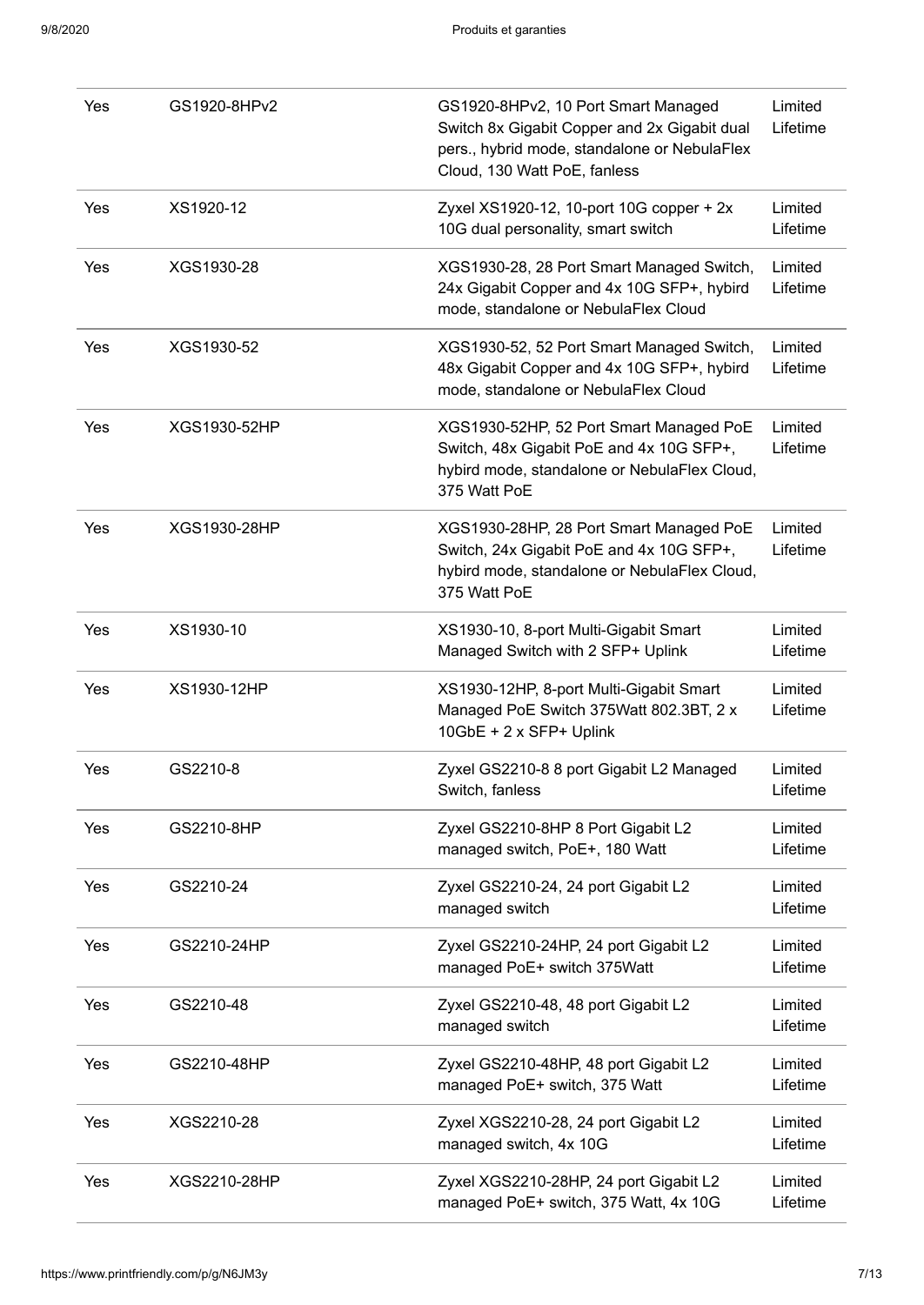| Yes | XGS2210-52HP  | Zyxel XGS2210-52HP, 48 port Gigabit L2<br>managed PoE+ switch, 375 Watt, 4x 10G                              | Limited<br>Lifetime |
|-----|---------------|--------------------------------------------------------------------------------------------------------------|---------------------|
| Yes | XGS2210-52    | Zyxel XGS2210-52, 48 port Gigabit L2<br>managed switch, 4x 10G                                               | Limited<br>Lifetime |
| Yes | GS2220-10     | GS2220-10, EU region, 8-port GbE L2 Switch<br>with GbE Uplink (1 year NCC Pro pack license<br>bundled)       | Limited<br>Lifetime |
| Yes | GS2220-10HP   | GS2220-10HP, EU region, 8-port GbE L2 PoE<br>Switch with GbE Uplink (1 year NCC Pro pack<br>license bundled) | Limited<br>Lifetime |
| Yes | GS2220-28     | GS2220-28, EU region, 24-port GbE L2 Switch<br>with GbE Uplink (1 year NCC Pro pack license<br>bundled)      | Limited<br>Lifetime |
| Yes | GS2220-28HP   | GS2220-28HP,EU region,24-port GbE L2 PoE<br>Switch with GbE Uplink (1 year NCC Pro pack<br>license bundled)  | Limited<br>Lifetime |
| Yes | GS2220-50     | GS2220-50, EU region, 48-port GbE L2 Switch<br>with GbE Uplink (1 year NCC Pro pack license<br>bundled)      | Limited<br>Lifetime |
| Yes | GS2220-50HP   | GS2220-50HP,EU region,48-port GbE L2 PoE<br>Switch with GbE Uplink (1 year NCC Pro pack<br>license bundled)  | Limited<br>Lifetime |
| Yes | GS3700-24     | Zyxel GS3700-24 24 port Layer 2/3 Gigabit<br>Datacenter Switch                                               | Limited<br>Lifetime |
| Yes | GS3700-48     | Zyxel GS3700-48 48 port Layer 2/3 Gigabit<br>Datacenter Switch                                               | Limited<br>Lifetime |
| Yes | GS3700-24HP   | Zyxel GS3700-24HP 24 port Layer 2/3<br>Gigabit Datacenter Switch, PoE                                        | Limited<br>Lifetime |
| Yes | GS3700-48HP   | Zyxel GS3700-48HP 48 port Layer 2/3<br>Gigabit Datacenter Switch, PoE                                        | Limited<br>Lifetime |
| Yes | XGS3700-24    | Zyxel XGS3700-24 24 port Layer 2/3 Gigabit<br>Datacenter Switch, 4x 10G                                      | Limited<br>Lifetime |
| Yes | XGS3700-48    | Zyxel XGS3700-48 48 port Layer 2/3 Gigabit<br>Datacenter Switch, 4x 10G                                      | Limited<br>Lifetime |
| Yes | XGS3700-24HP  | Zyxel XGS3700-24HP 24 port Layer 2/3<br>Gigabit Datacenter Switch, PoE, 4x 10G                               | Limited<br>Lifetime |
| Yes | XGS3700-48HP  | Zyxel XGS3700-48HP 48 port Layer 2/3<br>Gigabit Datacenter Switch, PoE, 4x 10G                               | Limited<br>Lifetime |
| Yes | <b>RPS300</b> | Zyxel RPS300 redundant power supply for<br>3700 switches                                                     | Limited<br>Lifetime |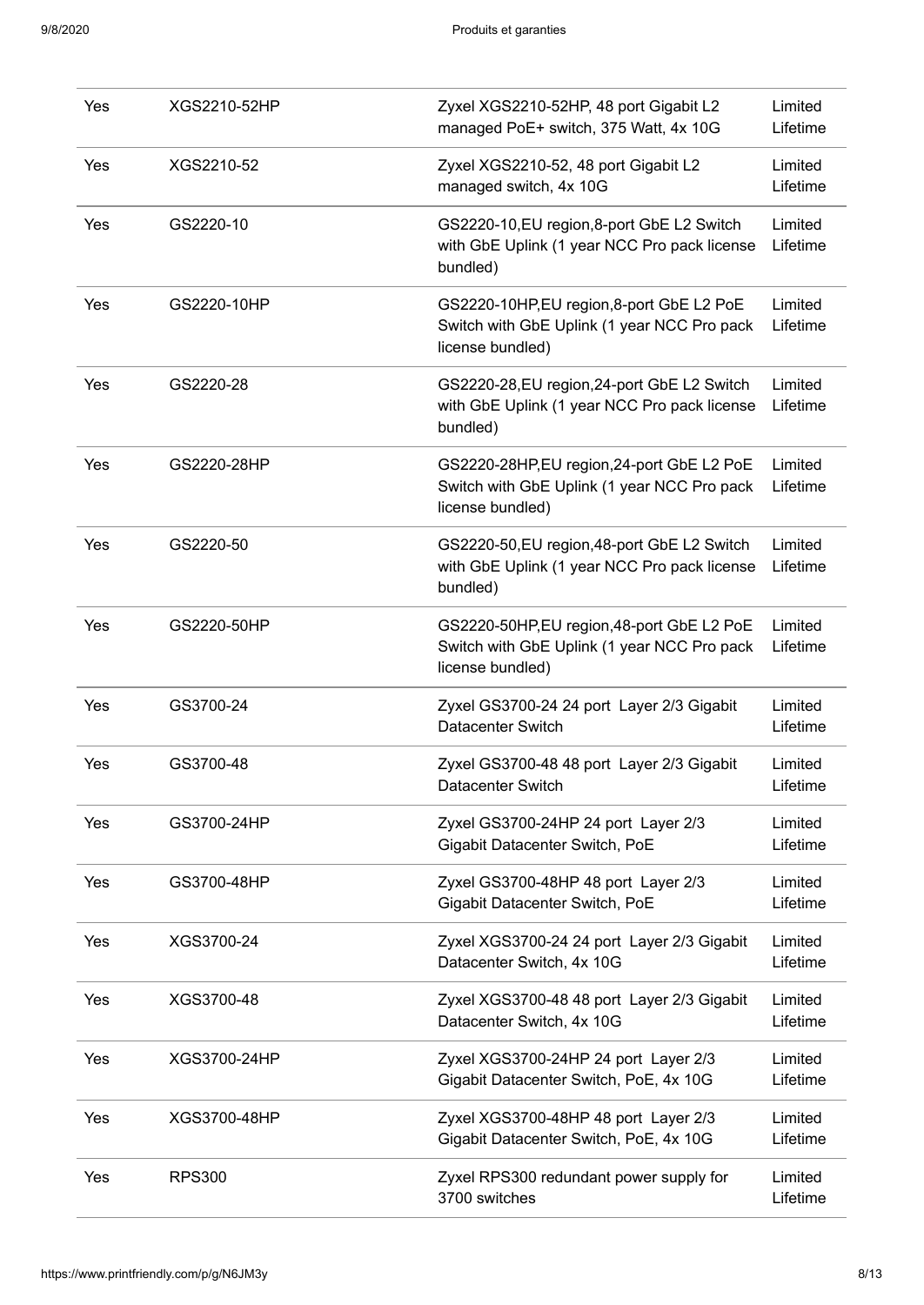| Yes | <b>RPS600-HP</b>            | Zyxel RPS600-HP redundant power supply for<br>3700 PoE switches                                                  | Limited<br>Lifetime |
|-----|-----------------------------|------------------------------------------------------------------------------------------------------------------|---------------------|
| Yes | XS3800-28                   | XS3800-28, 28-port 10GbE L2+ Managed<br>Switch Nebula Flex Pro (dual AC, 1 year NCC<br>Pro pack license bundled) | Limited<br>Lifetime |
| Yes | XGS4600-32 Switch           | Zyxel XGS4600-32 L3 Managed Switch, 28<br>port Gig and 4x 10G SFP+, stackable, dual<br><b>PSU</b>                | Limited<br>Lifetime |
| Yes | XGS4600-32F Switch          | Zyxel XGS4600-32F L3 Managed Switch, 24<br>port Gig SFP, 4 dual pers. and 4x 10G SFP+,<br>stackable, dual PSU    | Limited<br>Lifetime |
| Yes | XGS4600-52F Switch          | Zyxel XGS4600-52F L3 Managed Switch, 48<br>port Gig SFP, 4 dual pers. and 4x 10G SFP+,<br>dual PSU               | Limited<br>Lifetime |
| Yes | RGS200-12P                  | Zyxel RGS200-12P, 12 Port managed PoE<br>Switch, 240 Watt PoE, DIN Rail, IP30, 12-58V<br>DC                      | Limited<br>Lifetime |
| Yes | <b>RGS100-5P</b>            | Zyxel RGS100-12P, 5 Port unmanaged PoE<br>Switch, 120 Watt PoE, DIN Rail, IP30, 12-58V<br>DC                     | Limited<br>Lifetime |
| No  | SFP-SX-D                    | Zyxel SFP-SX-D 1000BaseSX SFP Module                                                                             | 5 Years             |
| No  | SFP-LX-10-D                 | Zyxel SFP-LX-10-D 1000BaseLX SFP Module                                                                          | 5 Years             |
| No  | <b>SFP-1000T</b>            | Zyxel SFP-1000T SFP to Gigabit Module                                                                            | 5 Years             |
| No  | SFP10G-SR                   | Zyxel SFP10G-SR, SFP Plus<br>Transceiver(300m)                                                                   | 5 Years             |
| No  | SFP10G-LR                   | Zyxel SFP10G-LR, SFP Plus<br>Transceiver(10km)                                                                   | 5 Years             |
| No  | DAC10G-1M                   | Zyxel DAC10G-1M, 10G direct attach cable. 1<br>Meter                                                             | 5 Years             |
| No  | DAC10G-1M v2                | Zyxel DAC10G-1M, 10G direct attach cable. 1<br>Meter v2                                                          | 5 Years             |
| No  | DAC10G-3M                   | Zyxel DAC10G-1M, 10G direct attach cable. 3<br>Meter                                                             | 5 Years             |
| No  | DAC10G-3M v2                | Zyxel DAC10G-1M, 10G direct attach cable. 3<br>Meter v2                                                          | 5 Years             |
| No  | PoE12-HP                    | Zyxel PoE12-HP Single Port 802.3at PoE<br>Injector                                                               | 5 Years             |
| Yes | CNA100, Cloud Network Agent | Zyxel CNA100, Cloud Network Agent                                                                                | Limited<br>Lifetime |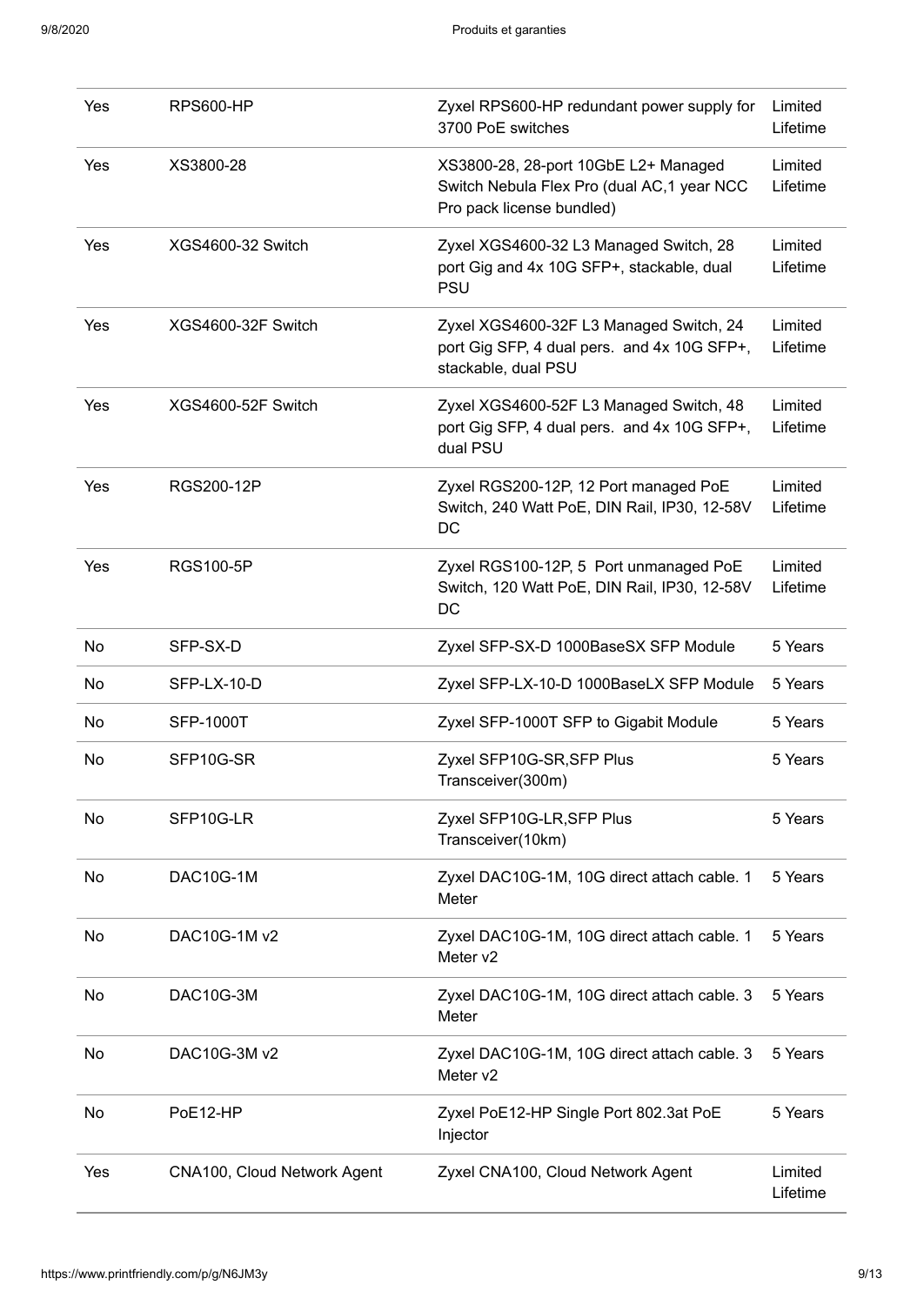| Yes | MGS-3712F Switch                                                                                                             | Zyxel MGS-3712F 12 Gigabit SFP Slot L2<br>Metro Switch                                                                                                | Limited<br>Lifetime |
|-----|------------------------------------------------------------------------------------------------------------------------------|-------------------------------------------------------------------------------------------------------------------------------------------------------|---------------------|
| Yes | MGS3700-12C                                                                                                                  | Zyxel MGS-3700-12C 12 port dual personality<br>Gigabit L2 Metro Switch                                                                                | Limited<br>Lifetime |
| Yes | MGS3520-28                                                                                                                   | Zyxel MGS3520-28 28 port L2 Metro switch,<br>24x Copper, 4x Combo, AC                                                                                 | 5 Years             |
| Yes | MGS3520-28F                                                                                                                  | Zyxel MGS3520-28F 28 Port Metro Switch,<br>24x SFP, 4x Combo, AC                                                                                      | 5 Years             |
| Yes | MGS3750-28F                                                                                                                  | Zyxel MGS3750-28F 28 Port Metro Switch,<br>24x SFP, 4x 10G SFP+, AC+DC Power                                                                          | 5 Years             |
| Yes | NSW200-28P, Nebula Cloud<br>Managed 24 Port 375W PoE+<br>Switch, $24x$ 1G + $4x$ 10G Uplink inc.<br>1 Year Professional Pack | NSW200-28P Nebula Cloud Managed 24 Port<br>375W PoE+ (Smart Power) Switch,<br>24 x<br>1G + 4 x 10G Uplink inc. 1 Year NCC<br><b>Professional Pack</b> | Limited<br>Lifetime |
| Yes | NSW100-28P, Nebula Cloud<br>Managed 24 Port 375W PoE+<br>Switch, 24x 1G + 4x 1G Uplink inc.<br>1 Year Professional Pack      | NSW100-28P Nebula Cloud Managed 24 Port<br>375W PoE+ (Smart Power) Switch,<br>24x<br>1G + 4 x 1G Uplink inc. 1 Year NCC<br><b>Professional Pack</b>   | Limited<br>Lifetime |
| Yes | NSW100-28, Nebula Cloud<br>Managed 24 Port Switch, 24x 1G + 4<br>x 1G Uplink inc. 1 Year<br><b>Professional Pack</b>         | NSW100-28 Nebula Cloud Managed 24 Port<br>24x<br>Switch,<br>1G + 4 x 1G Uplink inc. 1 Year NCC<br><b>Professional Pack</b>                            | Limited<br>Lifetime |
| Yes | NSW100-10P, Nebula Cloud<br>Managed 8 Port 170W PoE+ Switch,<br>8x 1G + 2x 1G Uplink inc. 1 Year<br><b>Professional Pack</b> | NSW100-10P Nebula Cloud Managed 8 Port<br>with 170W PoE+ (Smart Power) Switch, 8 x<br>1G + 2 x 1G Uplink inc. 1 Year NCC<br><b>Professional Pack</b>  | Limited<br>Lifetime |
| Yes | NSW100-10, Nebula Cloud<br>Managed 8 Port Switch, 8x 1G + 2x<br>1G Uplink inc. 1 Year Professional<br>Pack                   | NSW100-10 Nebula Cloud Managed 8 Port<br>Switch,<br>8 x<br>1G + 2 x 1G Uplink inc. 1 Year NCC<br><b>Professional Pack</b>                             | Limited<br>Lifetime |
| Yes | NAP102, Nebula Cloud Managed<br>2x2 SU-MIMO Wireless Access<br>Point inc. 3 Year Professional Pack                           | Zyxel NAP102, Nebula Cloud Managed<br>802.11ac 2x2 SU-MIMO Wireless Access<br>Point inc. 3 Year Professional Pack                                     | Limited<br>Lifetime |
| Yes | NAP203, Nebula Cloud Managed<br>3x3 SU-MIMO Wireless Access<br>Point inc. 3 Year Professional Pack                           | Zyxel NAP203, Nebula Cloud Managed<br>802.11ac 3x3 SU-MIMO Wireless Access<br>Point inc. 3 Year Professional Pack                                     | Limited<br>Lifetime |
| Yes | NAP303, Nebula Cloud Managed<br>3x3 Adaptive/Smart Antenna<br>Wireless Access Point inc. 3 Year<br><b>Professional Pack</b>  | Zyxel NAP303, Nebula Cloud Managed<br>802.11ac 3x3 Adaptive/Smart Antenna<br>Wireless Access Point inc. 3 Year<br>Professional Pack                   | Limited<br>Lifetime |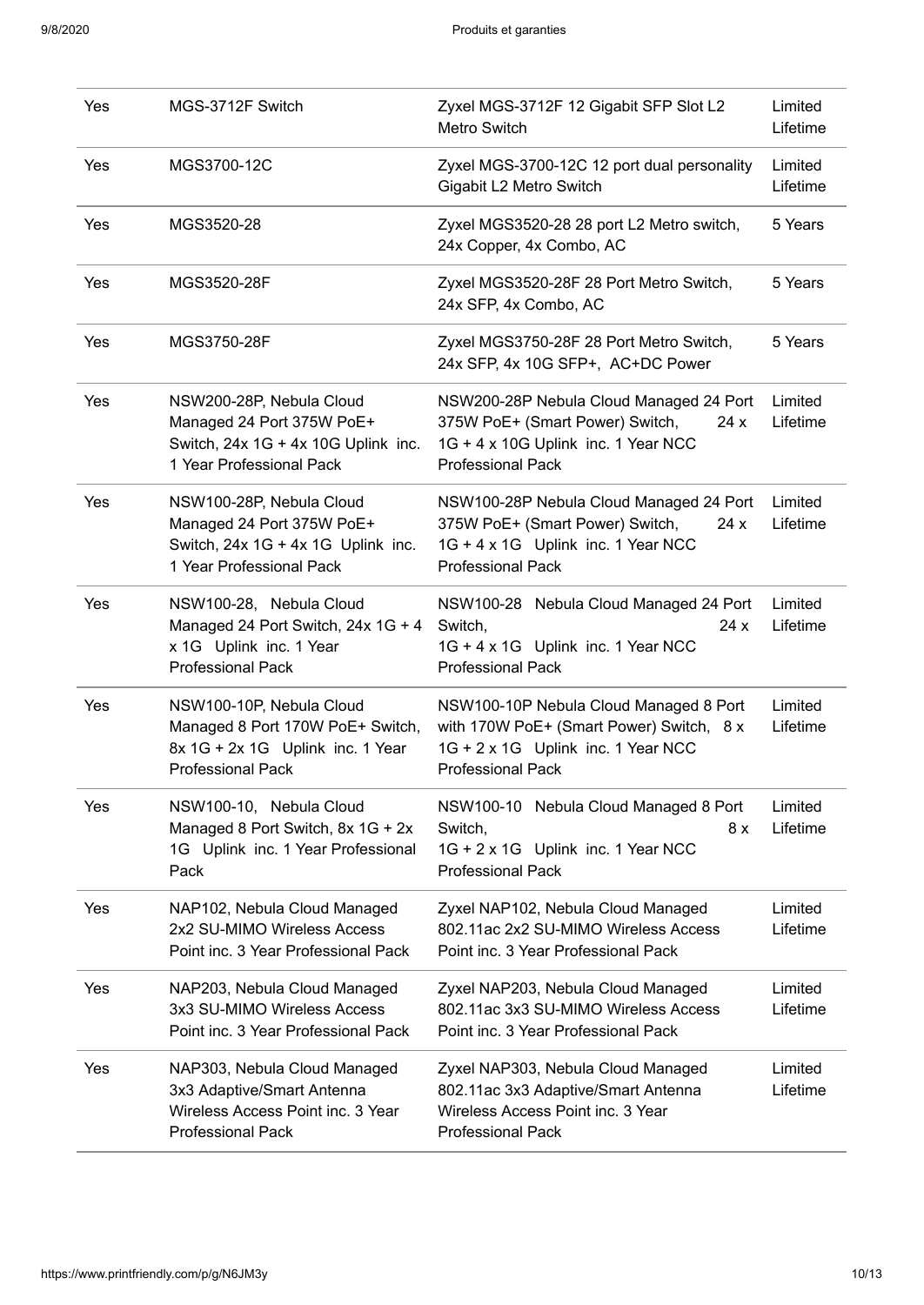| Yes | NAP553, Nebula Cloud Managed<br>3x3 Ruggedized Outdoor Wireless<br>Access Point inc. 3 Year<br><b>Professional Pack</b>                           | Zyxel NAP553, Nebula Cloud Managed<br>802.11ac 3x3 Ruggedized (IP Rated) Outdoor<br>Wireless Access Point inc. 3 Year<br><b>Professional Pac</b>                    | Limited<br>Lifetime |
|-----|---------------------------------------------------------------------------------------------------------------------------------------------------|---------------------------------------------------------------------------------------------------------------------------------------------------------------------|---------------------|
| Yes | NSG50, Nebula Cloud Managed<br>Security Gateway Includes 1 Year<br>Security Pack and Professional Pack                                            | Zyxel Nebula Cloud Managed Security<br>Gateway Includes 1 Year Security Pack and<br>Professional Pack (AntiVirus, Content Fileting,<br>IDP and Application Control) | Limited<br>Lifetime |
| Yes | NSG100 Nebula Cloud Managed<br>Security Gateway (Dual WAN)<br>Includes 1 Year Security Pack and<br><b>Professional Pack</b>                       | Zyxel Nebula Cloud Managed Security<br>Gateway Includes 1 Year Security Pack and<br>Professional Pack (AntiVirus, Content Fileting,<br>IDP and Application Control) | Limited<br>Lifetime |
| Yes | NSG200 Nebula Cloud Managed<br>Security Gateway (Dual WAN)<br>Includes 1 Year Security Pack and<br><b>Professional Pack</b>                       | Zyxel Nebula Cloud Managed Security<br>Gateway Includes 1 Year Security Pack and<br>Professional Pack (AntiVirus, Content Fileting,<br>IDP and Application Control) | Limited<br>Lifetime |
| Yes | NSG300 Nebula Cloud Managed<br>Security Gateway (Dual WAN)<br>Includes 1 Year Security Pack and<br><b>Professional Pack</b>                       | Zyxel Nebula Cloud Managed Security<br>Gateway Includes 1 Year Security Pack and<br>Professional Pack (AntiVirus, Content Fileting,<br>IDP and Application Control) | Limited<br>Lifetime |
| Yes | NWA1123 AC V2 Standalone /<br><b>NebulaFlex Wireless Access Point</b><br>2x2 SU-MIMO                                                              | Zyxel NWA1123-AC V2 SU-MIMO 2x2<br>Standalone / NebulaFlex Access Wireless<br><b>Point Point</b>                                                                    | Limited<br>Lifetime |
| Yes | NWA1123 AC Pro Standalone /<br>NebulaFlex 3x3 SU-MIMO Dual<br>optimised Wireless Access Point<br>(includes passive PoE injector)                  | Zyxel NWA1123-AC Pro SU-MIMO 3x3<br>Standalone / NebulaFlex Access Wireless<br>Point Point (includes passive PoE injector)                                          | Limited<br>Lifetime |
| Yes | NWA1123 AC Pro Standalone /<br>NebulaFlex 3x3 SU-MIMO Dual<br>optimised Wireless Access Point -<br>Triple Pack (excludes passive PoE<br>injector) | Zyxel NWA1123-AC Pro SU-MIMO 3x3<br>Standalone / NebulaFlex Access Wireless<br>Point Point Triple pack (excludes passive PoE<br>injector)                           | Limited<br>Lifetime |
| Yes | NWA1123 AC Pro Standalone /<br>NebulaFlex 3x3 SU-MIMO Dual<br>optimised Wireless Access Point<br>(excludes passive PoE injector)                  | Zyxel NWA1123 AC Pro Standalone /<br>NebulaFlex 3x3 SU-MIMO Dual optimised<br>Wireless Access Point (excludes passive PoE<br>injector)                              | Limited<br>Lifetime |
| Yes | NWA1123 AC HD Wave 2<br>Standalone / NebulaFlex AP 3x3<br><b>MU-MIMO Access Point</b>                                                             | Zyxel NWA1123-AC HD Wave2 MU-MIMO<br>Standalone / NebulaFlex Wireless Access<br>Point                                                                               | Limited<br>lifetime |
| Yes | NWA1123 AC HD Wave 2<br>Standalone / NebulaFlex AP 3x3<br>MU-MIMO Access Point - Triple<br>Pack (excludes passive PoE<br>injector)                | Zyxel NWA1123-AC HD Wave2 MU-MIMO<br>Standalone / NebulaFlex Wireless Access<br>Point Triple Pack (Excludes PSU)                                                    | Limited<br>lifetime |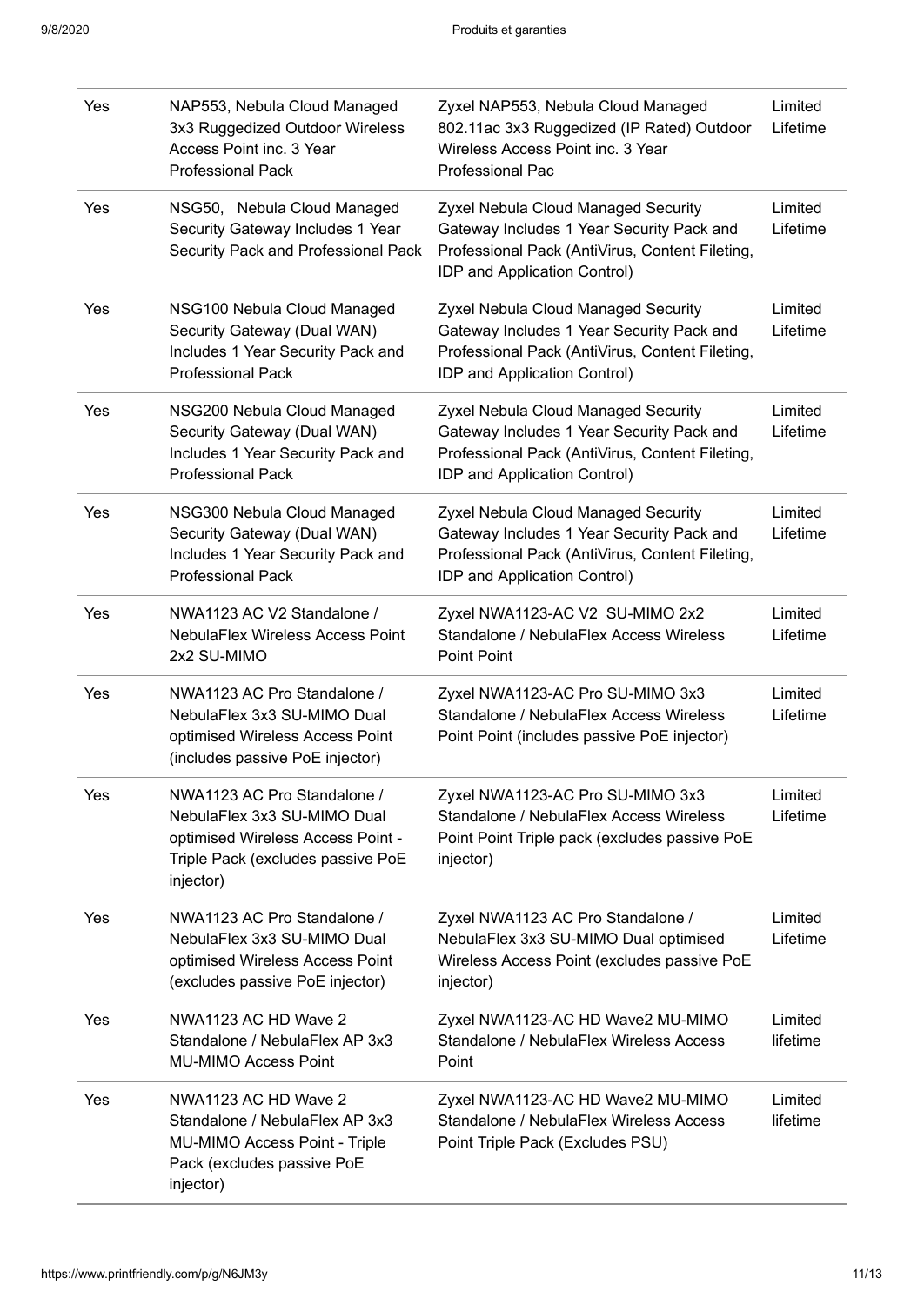| Yes | NWA1123 AC HD Wave 2<br>Standalone / NebulaFlex AP 3x3<br>MU-MIMO Access Point (excludes<br>Power Adaptor)                         | Zyxel NWA1123-AC HD Wave2 MU-MIMO<br>Standalone / NebulaFlex Wireless Access<br>Point (exclude Power Adaptor)                  | Limited<br>lifetime |
|-----|------------------------------------------------------------------------------------------------------------------------------------|--------------------------------------------------------------------------------------------------------------------------------|---------------------|
| Yes | NWA1302 AC Standalone /<br><b>NebulaFlex Wall Plate Wireless</b><br>Access Point with Adaptive Radio<br>(Smart Antenna Technology) | Zyxel NWA1302-AC SU-MIMO Standalone /<br>NebulaFlex Wall Plate Wireless Access Point<br>with Adaptive Radio                    | Limited<br>Lifetime |
| Yes | NWA5123-AC Standalone &<br><b>Controller AP Business WLAN</b>                                                                      | Zyxel NWA5123-AC 802.11ac Dual Radio<br><b>Wireless Access Point</b>                                                           | Limited<br>Lifetime |
| Yes | NWA5123-AC (8 Pack) no PSU<br>Standalone & Controller AP                                                                           | Zyxel NWA5123-AC (8 Pack) no PSU<br>Standalone & Controller AP                                                                 | Limited<br>Lifetime |
| Yes | NWA5123 AC HD Wave 2<br>Standalone / Controller 2x2:3x3 MU-<br><b>MIMO Access Point</b>                                            | NWA5123 AC HD Wave 2 Standalone /<br>Controller 2x2:3x3 MU-MIMO Access Point<br>Include NebulaFlex Pro Triple Mode Support     | Limited<br>lifetime |
| Yes | WAC5302D-S Unified On-wall Smart<br>Antenna 802.11ac AP                                                                            | Zyxel WAC5302D-S Unified On-wall Smart<br>Antenna 802.11ac AP                                                                  | Limited<br>Lifetime |
| Yes | WAC6103D-I 802.11ac 3x3 Dual<br>Optimized Antenna AP (no PSU)                                                                      | Zyxel WAC6103D-I 802.11ac 3x3 Dual<br>Optimized Antenna AP (no PSU)                                                            | Limited<br>Lifetime |
| Yes | WAC6303D-S 802.11ac Wave2 3x3<br>Smart Antenna Access Point with<br>BLE Beacon (no PSU)                                            | Zyxel WAC6303D-S 802.11ac 3x3 Wave2<br>Smart Antenna AP with BLE Beacon (no PSU)<br>Include NebulaFlex Pro Triple Mode Support | Limited<br>Lifetime |
| Yes | WAC6502D-S 802.11ac 2x2 Smart<br>Antenna AP (no PSU)                                                                               | Zyxel WAC6502D-S 802.11ac 2x2 Smart<br>Antenna AP (no PSU)                                                                     | Limited<br>Lifetime |
| Yes | WAC6503D-S 802.11ac 3x3 Smart<br>Antenna AP (no PSU)                                                                               | Zyxel WAC6503D-S 802.11ac 3x3 Smart<br>Antenna AP (no PSU)                                                                     | Limited<br>Lifetime |
| Yes | WAC6552D-S 802.11ac 2x2<br>External AP with integrated Smart<br>Antenna (no PSU)                                                   | Zyxel WAC6552D-S 802.11ac 2x2 External<br>AP with integrated Smart Antenna (no PSU)                                            | Limited<br>Lifetime |
| Yes | WAC6553D-E 802.11ac 3x3<br>Outdoor EXT Antenna AP (no PSU)                                                                         | Zyxel WAC6553D-E 802.11ac 3x3 Outdoor<br>EXT Antenna AP (no PSU/PoE Injector)                                                  | Limited<br>Lifetime |
| Yes | NWA110AX, Single Pack 802.11ax<br>AP incl Power Adaptor, EU and UK,<br>Unified AP, ROHS                                            | NWA110AX, Single Pack 802.11AX AP incl<br>Power Adaptor, EU and UK, Unified AP,<br><b>ROHS</b>                                 | Limited<br>Lifetime |
| Yes | NWA110AX, Triple Pack 802.11ax<br>exclude Power Adaptor, EU and UK,<br>Unified AP, ROHS                                            | NWA110AX, Triple Pack 802.11ax exclude<br>Power Adaptor, EU and UK, Unified AP, ROHS                                           | Limited<br>Lifetime |
| Yes | NWA210AX, Single Pack 802.11ax<br>AP incl Power Adaptor, Multigig Port,<br>EU and UK, Unified AP, ROHS                             | NWA210AX, Single Pack 802.11ax AP incl<br>Power Adaptor, Multigig Port, EU and UK,<br>Unified AP, ROHS                         | Limited<br>Lifetime |